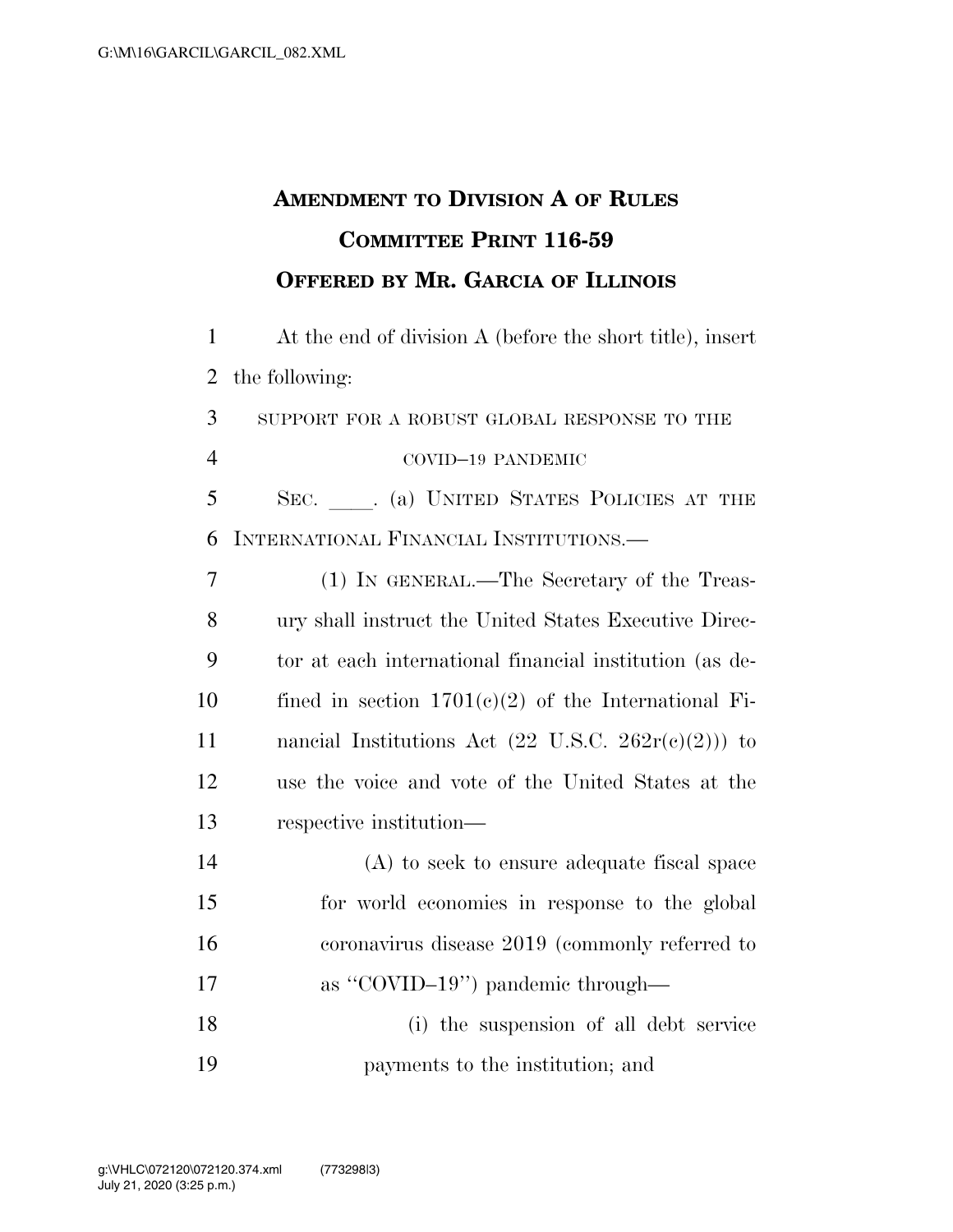| $\mathbf{1}$   | (ii) the relaxation of fiscal targets for                                                |
|----------------|------------------------------------------------------------------------------------------|
| $\overline{2}$ | any government operating a program sup-                                                  |
| 3              | ported by the institution, or seeking fi-                                                |
| $\overline{4}$ | nancing from the institution, in response                                                |
| $\mathfrak{S}$ | to the pandemic;                                                                         |
| 6              | (B) to oppose the approval or endorsement                                                |
| $\tau$         | of any loan, grant, document, or strategy that                                           |
| 8              | would lead to a decrease in health care spend-                                           |
| 9              | ing or in any other spending that would impede                                           |
| 10             | the ability of any country to prevent or contain                                         |
| 11             | the spread of, or treat persons who are or may                                           |
| 12             | be infected with, the SARS–CoV–2 virus; and                                              |
| 13             | (C) to require approval of all Special                                                   |
| 14             | Drawing Rights allocation transfers from                                                 |
| 15             | wealthier member countries to countries that                                             |
| 16             | are emerging markets or developing countries,                                            |
| 17             | based on confirmation of implementable trans-                                            |
| 18             | parency mechanisms or protocols to ensure the                                            |
| 19             | allocations are used for the public good and in                                          |
| 20             | response the global pandemic.                                                            |
| 21             | <b>IMF</b><br>(2)<br>$\operatorname{ISSUANCE}$<br>OF<br><b>SPECIAL</b><br><b>DRAWING</b> |
| 22             | RIGHTS.—It is the policy of the United States to                                         |
| 23             | support the issuance of a special allocation of not                                      |
| 24             | less than $2,000,000,000,000$ Special Drawing Rights                                     |

so that governments are able to access additional re-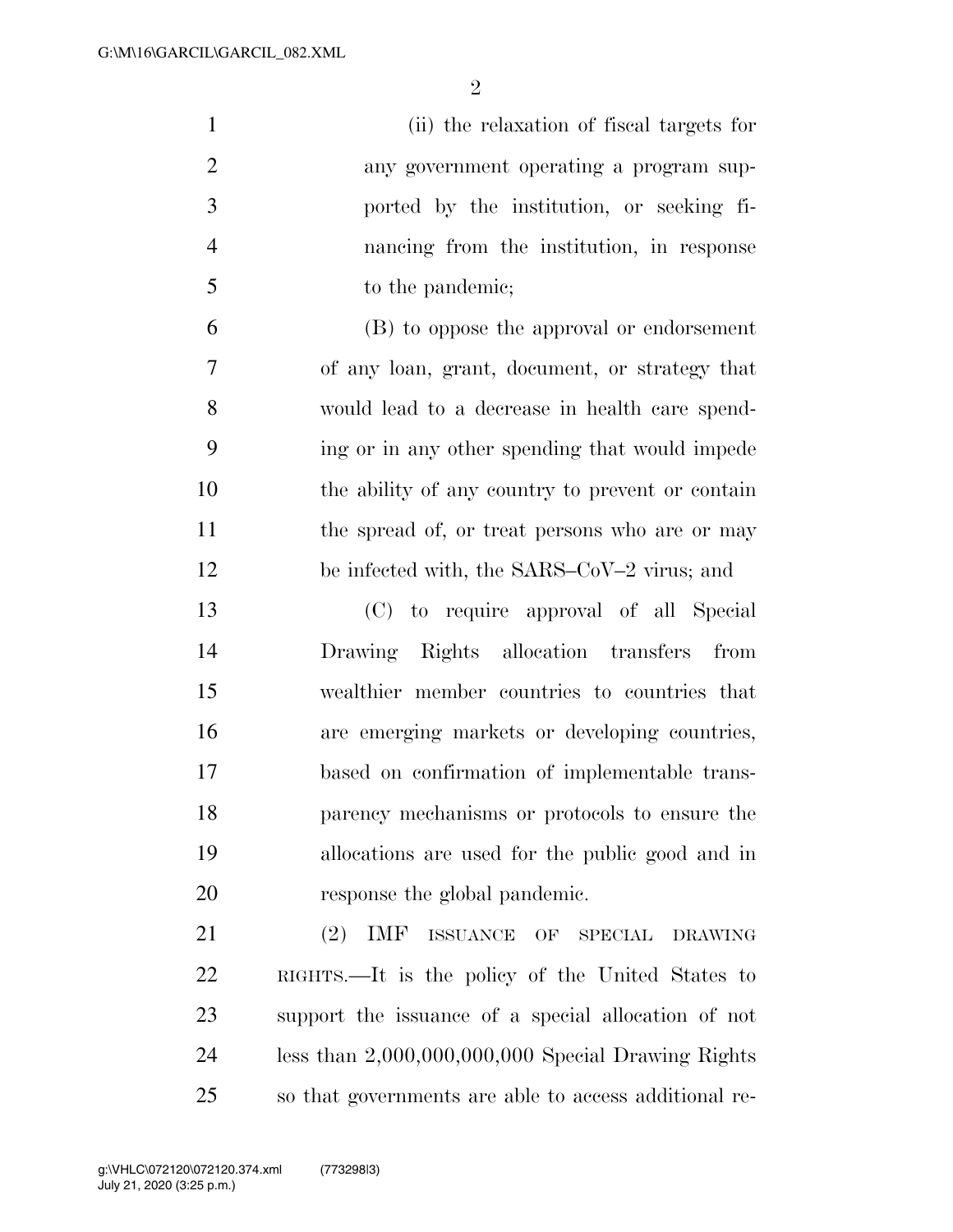sources to finance their responses to the global COVID-19 pandemic. The Secretary of the Treasury shall use the voice and vote of the United States to support the issuance, and shall instruct the United States Executive Director at the International Mone-tary Fund to support the same.

 (3) ALLOCATION OF U.S. SPECIAL DRAWING RIGHTS.—It is also the policy of the United States, which has large reserves and little use for its Special Drawing Rights, to contribute a significant portion its current stock, and any future allocation of, Spe- cial Drawing Rights to the Poverty Reduction and Growth Facility (PRGF) or a similar special purpose vehicle at the International Monetary Fund to help developing and low-income countries respond to the health and economic impacts of the COVID-19 pan-demic.

 (4) The Secretary of the Treasury shall instruct the United States Executive Director at the Inter- national Monetary Fund to use the voice and vote of the United States to actively promote and take all appropriate actions with respect to implementing the policy goals of the United States set forth in para- graphs (2) and (3), and shall post the instruction on the website of the Department of the Treasury.